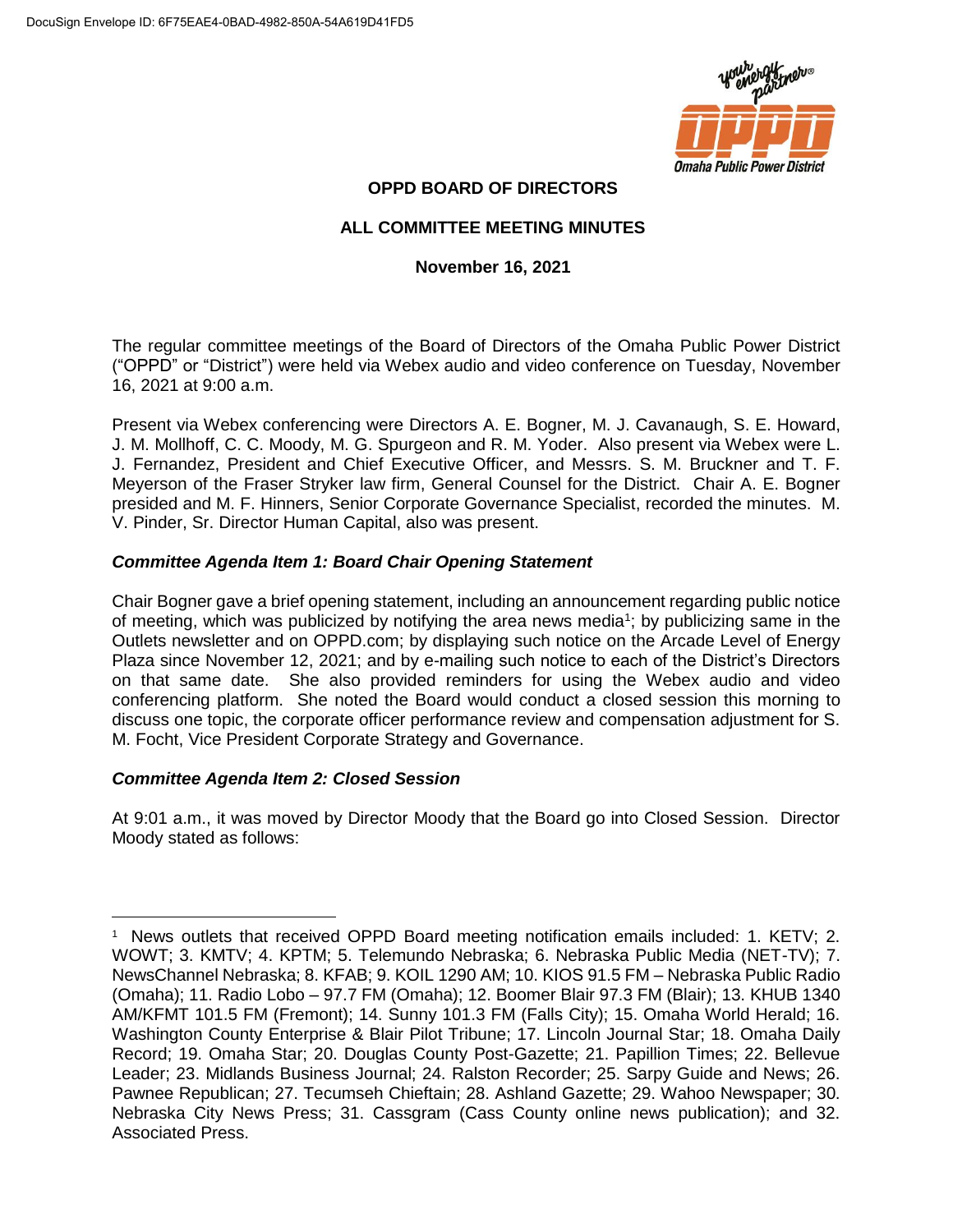> *"I move that the Board go into closed session at this time (9:01 a.m.) to discuss one topic, the corporate officer performance review and compensation adjustment for Scott Focht, Vice President – Corporate Strategy and Governance. A closed session is necessary because the discussion will involve competitive and confidential compensation and retention information, as well as performance evaluation information. A closed session is necessary to prevent needless injury to Mr. Focht's reputation, and he has not requested a public meeting."*

The motion was seconded by Director Yoder.

Thereafter, the vote was recorded as follows: Bogner – Yes; Cavanaugh – Yes; Howard – Yes; Mollhoff – Yes; Moody – Yes; Spurgeon – Yes; Williams – Absent; Yoder – Yes. The motion carried (7-0).

Chair Bogner read the following:

*"The motion to go into closed session has passed. This closed session will be limited to discussion regarding the corporate officer performance review and compensation adjustment for Vice President Scott Focht. No votes or other action will be taken."*

Due to a disruption in the Webex videoconferencing platform, the Board took a break from 9:02 to 9:12 a.m. No business was discussed.

At 9:13 a.m., Director Williams joined the Webex meeting. After confirming the Board members, President Fernandez, M. V. Pinder, S. M. Bruckner and T. F. Meyerson, General Counsel, and M. F. Hinners were present, the Webex Event was locked to prevent additional attendees from joining. The Board then conducted its closed session discussion.

At 9:35 a.m., the Board took a break. No further business was discussed. The Webex Event was unlocked to allow the executive leadership team, OPPD staff, and the public to join. Executive leadership team members B. E. Adams, J. M. Bishop, K. W. Brown, J. A. Comstock, S. M. Focht, K. S. McCormick, L. A. Olson, B. R. Underwood, and T. R. Via then joined the meeting, along with a number of OPPD staff subject matter experts and members of the public.

At 10:01 a.m., a motion was made and seconded to reconvene the meeting in open session.

Thereafter, the vote was recorded as follows: Bogner – Yes; Cavanaugh – Yes; Howard – Yes; Mollhoff – Yes; Moody – Yes; Spurgeon – Yes; Williams – Yes; Yoder – Yes. The motion carried (8-0).

Chair Bogner stated:

*"The motion to come out of closed session at (10:01 a.m.) is carried. This closed session was limited to discussion regarding one topic, the corporate officer performance review and compensation adjustment for Vice President Scott Focht. No votes or other board action were taken during the closed session."*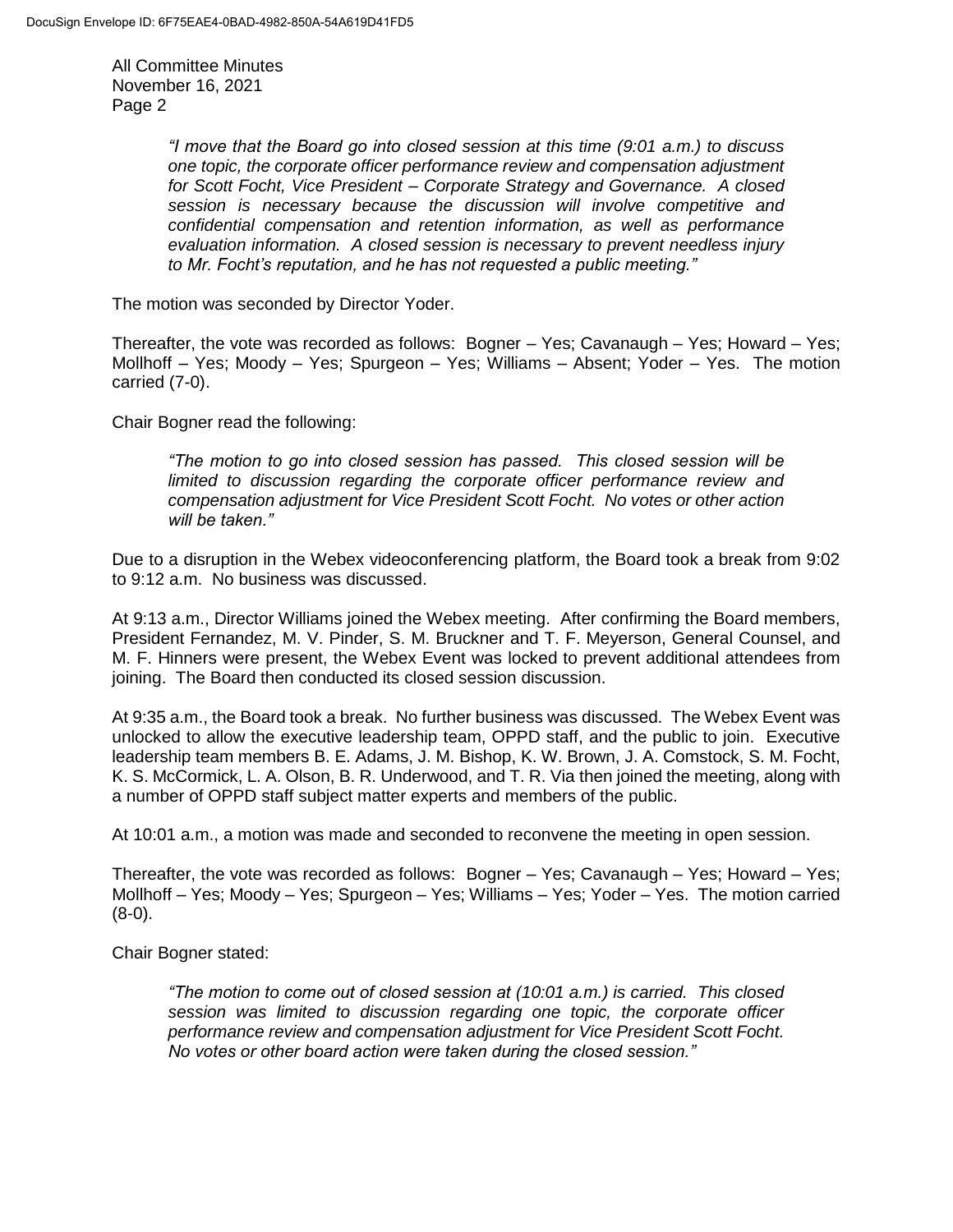## *Committee Agenda Item 3: Public Session – Board Chair Opening Statement*

Chair Bogner welcomed members of the public and gave an overview of the meeting agenda and reminders for using the Webex audio and video conferencing platform. She informed the public that per the Board's Guidelines for Public Participation, the Board does not take public comment during the All Committees meeting. The Board will take public comments at the Board meeting on Thursday, November 18, 2021, which will be conducted in person at the Omaha Douglas Civic Center at 5:00 p.m. Chair Bogner also noted at the August meeting, the Board approved a resolution to require in person attendees wear masks. The Board is following the Centers for Disease Control (CDC) recommendation to wear masks indoors when Douglas County is designated by the CDC as an area of substantial or high transmission of the COVID-19 virus.

Chair Bogner stated all board members were present via Webex, along with members of the executive leadership team and several attendees, consisting of OPPD employees and members of the public.

## *Committee Agenda Item 4: Safety Briefing*

President Fernandez provided physical and psychological safety reminders, including current safety focus on slips and falls in ice and snow and falls and fires at home.

### *Committee Agenda Item 5: Governance Committee*

#### **Governance Committee Chair Report**

Director Moody reported the Governance Committee met on November 11, 2021 via Webex videoconference. A copy of the agenda for that meeting was made available in the Committee meeting materials for the Board to review. The Committee discussed the following topics: (i) corporate officer performance review and compensation adjustment for S. M. Focht, Vice President Corporate Strategy and Governance; (ii) OPPD redistricting and amendment to OPPD's Petition for Creation; (iii) 2021 Board Governance Workshop debrief; (iv) OPPD's 75th Anniversary Celebration; (v) confirmation of Governance Committee items on the Board Work Plan; and (vi) summary of Committee direction.

Director Moody asked L. A. Olson, Vice President – Public Affairs, to provide a brief update on OPPD's 75<sup>th</sup> Anniversary Celebration. Ms. Olson stated OPPD has been planning events to celebrate OPPD's rich history and to introduce its Powering the Future to 2050 initiative.

### *Supporting Data* Agenda

### **Corporate Officer Performance Review and Compensation Adjustment – S. M. Focht, Vice President Corporate Strategy and Governance**

Mr. Fernandez presented the following information to support Board of Directors approval of the compensation adjustment for Scott M. Focht, Vice President – Corporate Strategy and Governance.

a. Compensation adjustments for corporate officers are approved by the Board of Directors on an annual basis.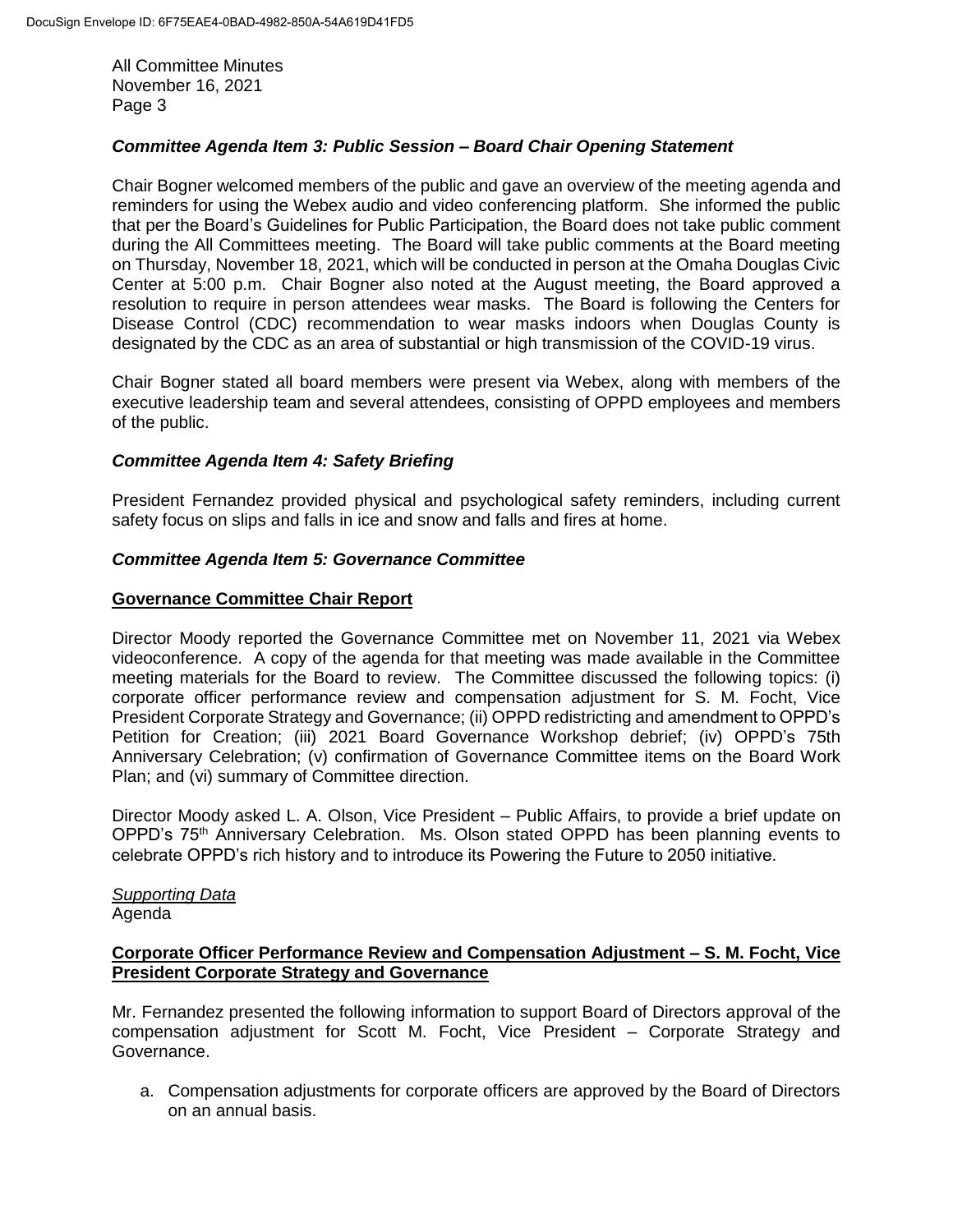- b. The compensation adjustment recommended is identified on Exhibit A for Scott M. Focht, Vice President – Corporate Strategy & Governance.
- c. The adjustment for the above corporate officer is effective as identified on Exhibit A.

President Fernandez highlighted the value of the work Mr. Focht has provided in the past year, including Powering the Future to 2050 and the polar vortex after action review. President Fernandez recommended Board approval of the compensation adjustment for Vice President Scott M. Focht, as shown on Exhibit A. The Board was scheduled to vote on this matter at the Thursday, November 18, 2021 meeting.

*Supporting Data* **Datasheet** Exhibit A **Resolution** 

### **Report on Severance Agreement**

M. V. Pinder, Sr. Director Human Capital, provided the following report on severance agreement.

- a. OPPD is implementing an Accountable Management System (AMS).
- b. OPPD offers a Redeployment of Talent Program for exempt employees who do not meet the AMS suitability for role criteria. Employees who choose not to stay with the District are offered severance in exchange for a release of claims.
- c. One (1) exempt employee has chosen to separate from OPPD as a result of the AMS process and executed a separation agreement.
- d. The severance agreement involves a payment that exceeds \$50,000 and therefore may be subject to the requirement for reporting settlement agreements under Section 84-713 of the Nebraska Revised Statutes. These agreements are listed on the attachment.
- e. The severance agreement is available for inspection in the office of the corporate secretary.

#### *Supporting Data*

**Datasheet** List of Severance Agreement Exceeding \$50,000

#### **Amendment to OPPD's Petition for Creation**

Director Moody provided the following information to support Board of Directors approval of the amendment of the Omaha Public Power District's Charter to change election subdivision boundaries to reflect results of the 2020 Census.

a. Nebraska law requires the District to amend its Charter to reflect changes in population in its election subdivisions reflected in the 2020 Census. Election subdivisions must have "substantially equal population."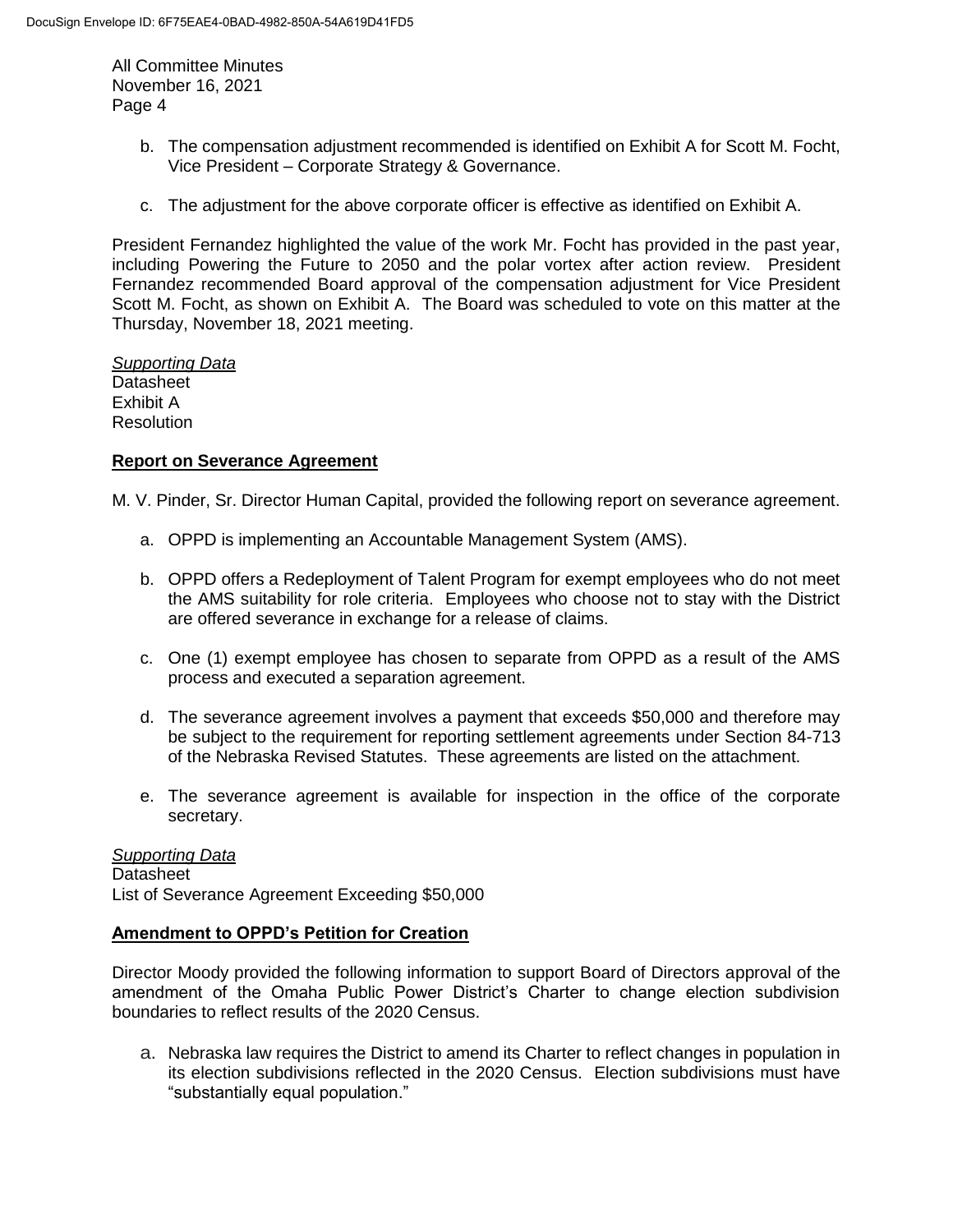- b. In the opinion of the District's General Counsel, the proposed Charter Amendment, as described on the attachment to the proposed Board resolution, meets the "substantially equal population" requirement of Nebraska law. It must be approved by a three-fifths vote of the Board of Directors.
- c. A Petition for Charter Amendment will be filed with the Nebraska Power Review Board on or about November 22, 2021. The District's proposed Charter amendment will become effective upon approval by the Nebraska Power Review Board, which is expected at that Board's December 13, 2021 meeting.

Director Moody presented an overview of the process the Governance Committee took to revise the election subdivision boundaries. Mr. S. M. Bruckner, General Counsel for the District, then described the legal standards that apply to redistricting and the next steps in the legal process to amend the District's Petition for Creation. Josh Corrigan, GIS Coordinator for the Metropolitan Area Planning Agency (MAPA), next provided details into the process to redraw subdivision boundaries.

The Governance Committee recommended approval of the Charter amendment as set forth in the attachment to the proposed Board resolution. The Board was scheduled to vote on this matter at the Thursday, November 18, 2021 meeting.

*Supporting Data* **Datasheet** Exhibit A Legal Opinion **Resolution** Maps

## *Committee Agenda Item 6: Finance Committee*

#### **Finance Chair Report**

Director Yoder reported the Finance Committee met on November 5, 2021 via Webex videoconference. A copy of the agenda for that meeting was made available in the All Committee meeting materials for the Board to review. The Committee discussed: (i) the final pricing of the Electric System Revenue Bonds 2021 Series A and B; (ii) third quarter 2021 retirement fund report; (iii) third quarter 2021 financial report; (iv) 2022 preliminary Corporate Operating Plan (COP); (v) Energy Burden Solutions project update; (vi) SD-2: Rates policy revision; (vii) confirmation of Finance Committee items on the Board Work Plan; and (viii) summary of Committee direction.

#### *Supporting Data*

Agenda

#### **SD-2: Rates Policy Revision**

Director Yoder presented the following to ensure full board review, discussion and acceptance of SD-2: Rates policy revision.

a. The Finance Committee is responsible for evaluating and monitoring Board Policy SD-2: Rates.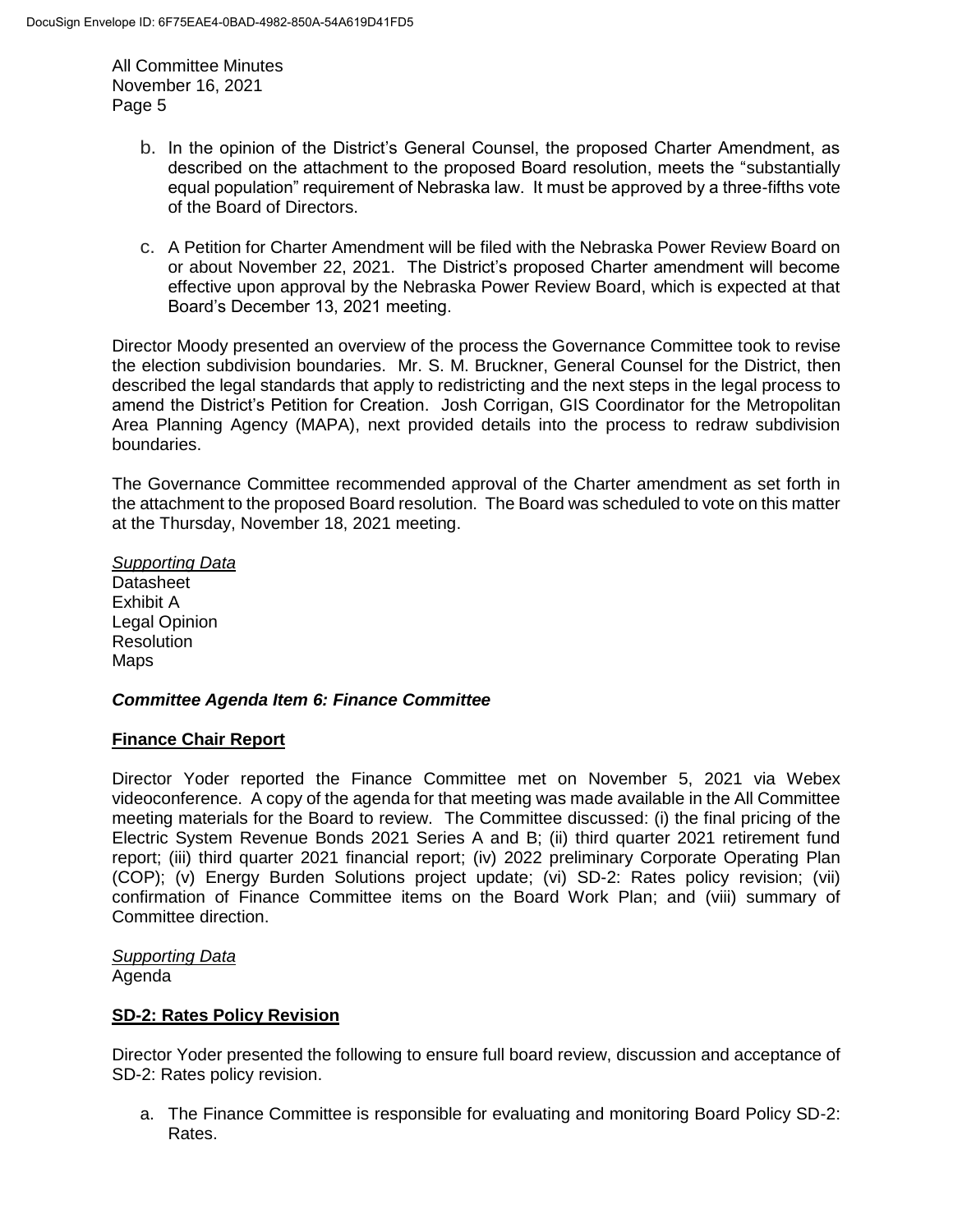- b. The Finance Committee proposed revisions for Board consideration.
- c. The Finance Committee recommended to the Board that Board Policy SD-2: Rates be revised as shown on Exhibit A, which deletes reference to the 5-year period of no general rate increase that will expire on December 31, 2021.

The Board was scheduled to vote on this matter at the Thursday, November 18, 2021 meeting.

*Supporting Data* **Datasheet** Exhibit A – Proposed Revision Resolution

President Fernandez announced that J. M. Bishop, OPPD's new Chief Financial Officer, was participating in today's All Committee meeting. President Fernandez expressed appreciation for J. W. Thurber, who has acted as Interim Chief Financial Officer and would present today's Finance Committee items.

### **Electric System Revenue Bonds 2021 Series A and B**

J. W. Thurber, Director Treasury and Financial Operations and Interim Chief Financial Officer, presented the following report on the final pricing of the Electric System Revenue Bonds, 2021 Series A and B.

- a. The Board of Directors authorized the Vice President and Chief Financial Officer at the June 2021 Board Meeting to execute the documents necessary to complete the sale of up to \$600 million of tax-exempt Electric System Revenue Bonds through December 31, 2022. These Bonds would be issued for valid corporate purposes, including paying or reimbursing capital expenditures of the District, refunding outstanding debt, and paying for any related transaction costs.
- b. The District sold bonds (2021 Series A and B) on October 7, 2021, through an investment banking team led by BOFA Securities and Wells Fargo Securities. The 2021 Series A Bonds principal amount is \$381,580,000 with a final maturity of 2051, and an average interest rate of 3.209077%. The 2021 Series A Bond proceeds were used to pay for future capital expenditures and to reimburse the District for previous capital expenditures. The 2021 Series B Bonds principal amount is \$57,355,000 with a final maturity of 2046, and an average interest rate of 3.129486%. The 2021 Series B Bond proceeds were used to refund the 2012 Series B Bonds with a principal amount of \$64,425,000. The District will realize a debt service savings of approximately \$7.8 million, which equals a 12.1% net present value savings. The settlement date for the 2021 Series A and B Bonds was November 3, 2021.
- c. The Board received the completed and executed Pricing Certificate outlining the maturities, coupon rates, yields and call provisions of the 2021 Series A and B Bonds. The Board also received a written opinion from Barclays Capital Inc., the District's financial advisor. The opinion certifies that the terms for the 2021 Series A and B Bonds reflect interest rates competitive with current market conditions.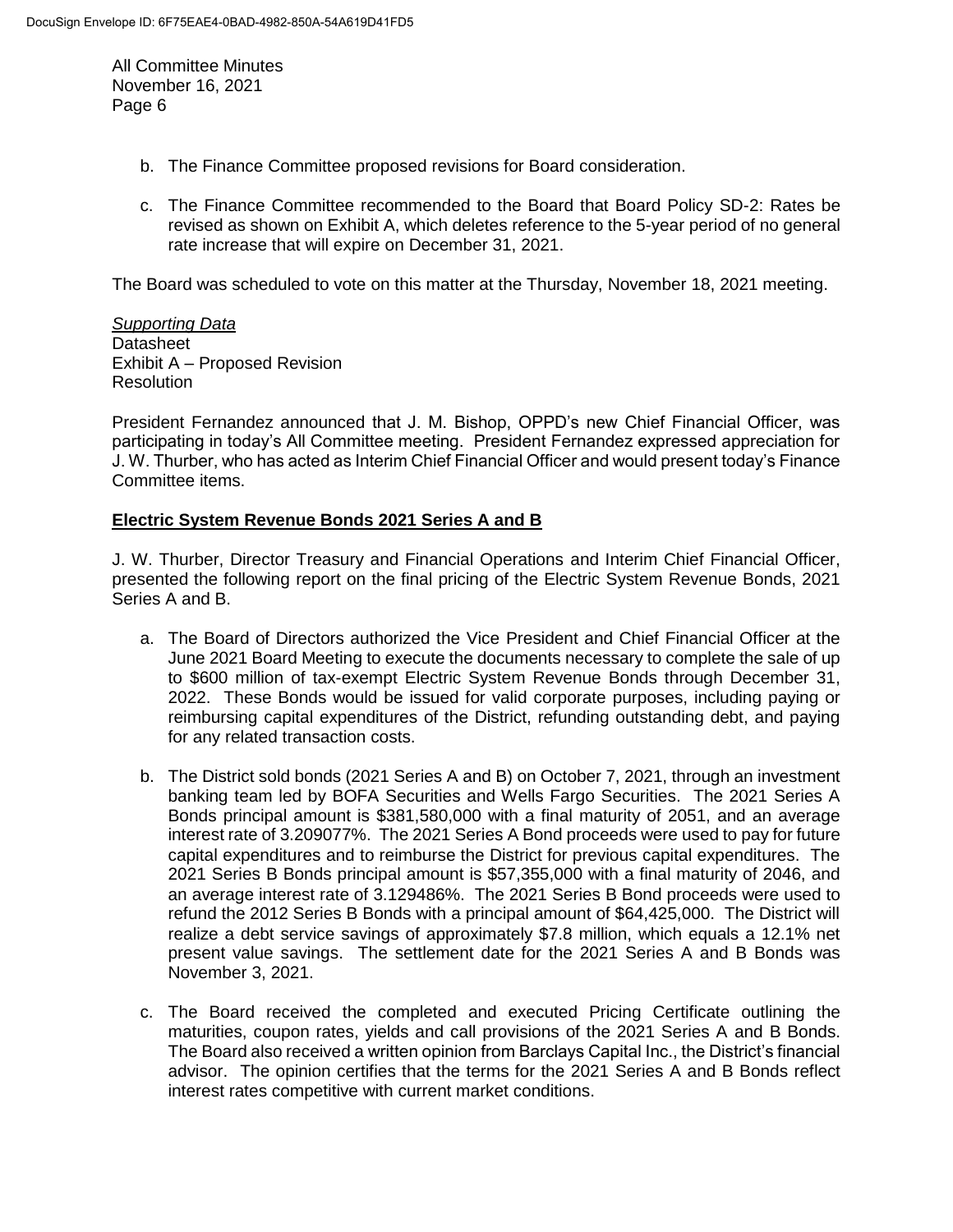*Supporting Data* **Datasheet** 2021 Series A and B Bonds Pricing Certificate Opinion Letter – Barclays Capital Inc.

#### **Retirement Plan – Third Quarter 2021**

J. W. Thurber, Director Treasury and Financial Operations and Interim Chief Financial Officer, presented the following report the Retirement Plan Fund's Third Quarter 2021 Performance Results

- a. The Retirement Plan Fund market value at the end of the third quarter was \$1.18 billion. This compares to the market value at the beginning of the quarter of \$1.21 billion. During the quarter, employee contributions were \$3.66 million and OPPD contributions totaled \$14.10 million. Benefit payments totaled \$26.49 million and the investment market value (net of expenses) decreased by \$23.65 million.
- b. As of September 30, 2021, the Retirement Fund asset allocation was 55.1% Equity, 37.9% Fixed Income and 7.1% Alternative Assets, which is within the Investment Policy Guidelines approved by the Board.

| <b>Sector</b>                                                                                                                                                                                                                                                                                                                                                                                                                                                                                                                                                                                                                                                                                                                                                                                                                                                                                                                                                                                                                                                                                                                                             | <b>Market Value</b> | <b>Quarterly Return</b> | <b>Index</b> |  |
|-----------------------------------------------------------------------------------------------------------------------------------------------------------------------------------------------------------------------------------------------------------------------------------------------------------------------------------------------------------------------------------------------------------------------------------------------------------------------------------------------------------------------------------------------------------------------------------------------------------------------------------------------------------------------------------------------------------------------------------------------------------------------------------------------------------------------------------------------------------------------------------------------------------------------------------------------------------------------------------------------------------------------------------------------------------------------------------------------------------------------------------------------------------|---------------------|-------------------------|--------------|--|
| Domestic Equity                                                                                                                                                                                                                                                                                                                                                                                                                                                                                                                                                                                                                                                                                                                                                                                                                                                                                                                                                                                                                                                                                                                                           | \$373,354,265       | $-1.2%$                 | $-1.0%$      |  |
| <b>International Equity</b>                                                                                                                                                                                                                                                                                                                                                                                                                                                                                                                                                                                                                                                                                                                                                                                                                                                                                                                                                                                                                                                                                                                               | \$275,010,905       | $-7.5%$                 | $-3.4%$      |  |
| Domestic Fixed Income                                                                                                                                                                                                                                                                                                                                                                                                                                                                                                                                                                                                                                                                                                                                                                                                                                                                                                                                                                                                                                                                                                                                     | \$308,580,680       | 0.2%                    | 0.3%         |  |
| <b>Global Fixed Income</b>                                                                                                                                                                                                                                                                                                                                                                                                                                                                                                                                                                                                                                                                                                                                                                                                                                                                                                                                                                                                                                                                                                                                | \$137,694,402       | $-1.2%$                 | $-0.7%$      |  |
| <b>Private Real Estate</b>                                                                                                                                                                                                                                                                                                                                                                                                                                                                                                                                                                                                                                                                                                                                                                                                                                                                                                                                                                                                                                                                                                                                | \$83,531,440        | 5.1%                    | 7.0%         |  |
| Total                                                                                                                                                                                                                                                                                                                                                                                                                                                                                                                                                                                                                                                                                                                                                                                                                                                                                                                                                                                                                                                                                                                                                     | \$1,178,171,692     | $-2.0%$                 | $-0.6%$      |  |
| The Domestic Equity Composite returned -1.2%. Large cap stocks outperformed small cap stocks<br>during the quarter as increased uncertainty regarding economic growth resulted in investors<br>favoring large cap stocks. The International Equity Composite returned -7.4%. Japan<br>outperformed other developed nations. Emerging markets were affected by regulatory issues in<br>China and interest rate hikes in Brazil providing major headwinds in their respective markets.<br>The Domestic Fixed Income Composite returned 0.2%. U.S. Treasury yields finished little<br>changed after the Federal Reserve's September meeting. The Global Fixed Income Composite<br>returned -1.2%. Central banks implemented more stimulus measures as economic consequences<br>of the pandemic linger. Interest rates remain low worldwide and the U.S. dollar appreciated<br>relative to the yen, euro, and British pound.<br>The Real Estate Composite returned 5.3%. Real estate markets are benefiting from improving<br>sentiment and economic conditions, with high transaction volumes and strong rental rate<br>increases.<br><b>Supporting Data</b> |                     |                         |              |  |
| Datasheet                                                                                                                                                                                                                                                                                                                                                                                                                                                                                                                                                                                                                                                                                                                                                                                                                                                                                                                                                                                                                                                                                                                                                 |                     |                         |              |  |
| Summary of OPPD Retirement Plan Assets                                                                                                                                                                                                                                                                                                                                                                                                                                                                                                                                                                                                                                                                                                                                                                                                                                                                                                                                                                                                                                                                                                                    |                     |                         |              |  |
| OPPD Retirement Plan Total Assets - Annual Market Valuation Graph                                                                                                                                                                                                                                                                                                                                                                                                                                                                                                                                                                                                                                                                                                                                                                                                                                                                                                                                                                                                                                                                                         |                     |                         |              |  |

c. The Retirement Plan Fund sector performance (net of fees) was: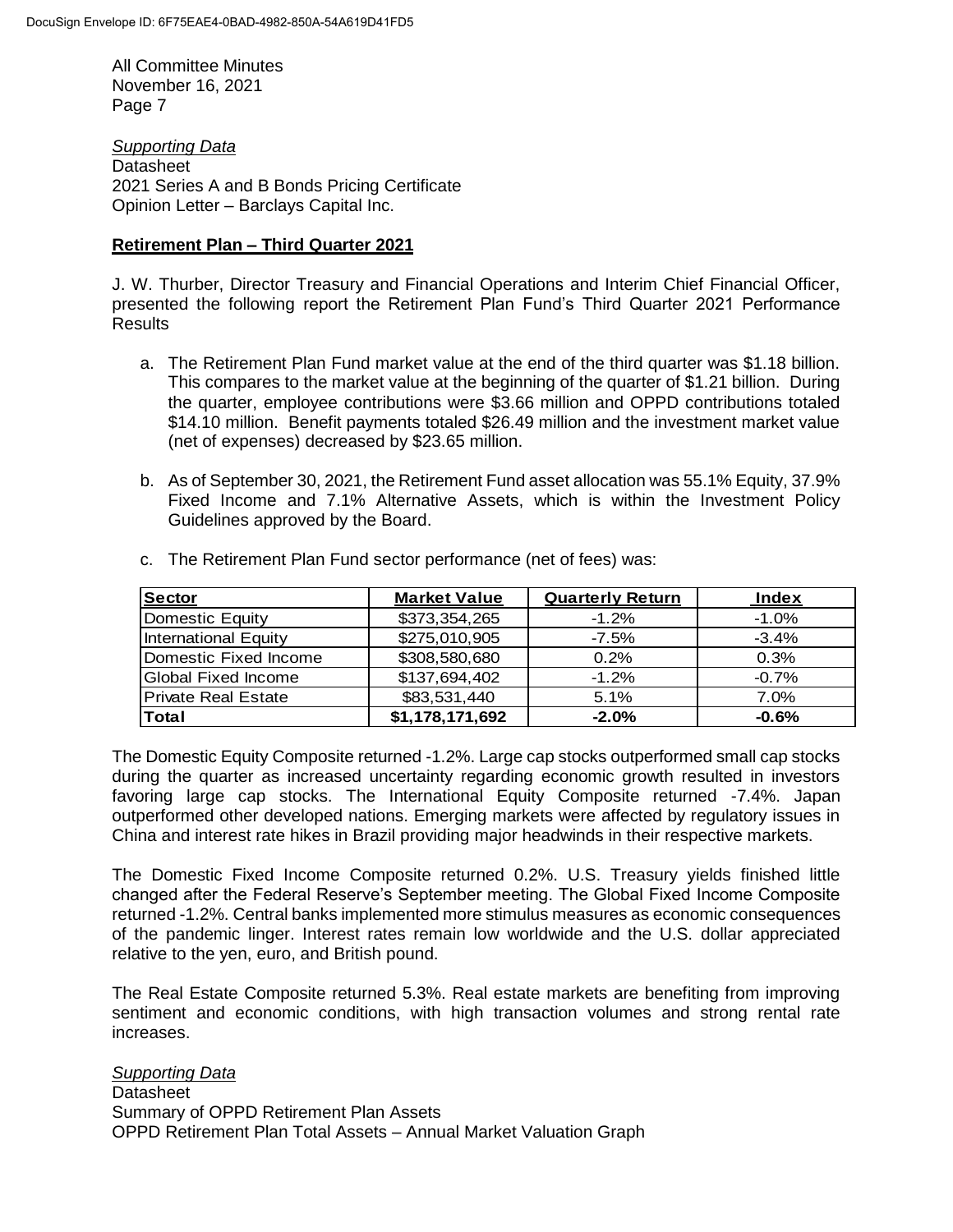OPPD Retirement Plan Total Assets – Quarterly Market Valuation Graph

## **Third Quarter 2021 Financial Report**

L. M. Langford, Director Corporate Accounting and Controller, presented the following report of the quarterly financial results to the Board of Directors.

- a. The third quarter 2021 financial results are attached for review.
- b. Retail Revenue for the third quarter 2021 was \$319.8 million, which was \$7.2 million over budget. Off-system Revenue was \$40.5 million, which was \$8.4 million over budget. Other Income was \$18.9 million, which was \$1.8 million over budget.
- c. Operations and Maintenance Expense (less Fuel and Purchased Power) for the third quarter 2021 was \$109.2 million, which was \$7.6 million over budget. Fuel and Purchased Power Expense was \$108.6 million, which was \$9.3 million over budget. Other Expense was \$101.1 million, which was \$9.2 million under budget.
- d. Operating Income for the third quarter 2021 was \$67.9 million, which was \$3.3 million under budget.
- e. Net Income for the third quarter 2021 was \$60.4 million, which was \$9.6 million over budget.

*Supporting Data* **Datasheet** Quarterly Financial Report (Graphs)

## **Energy Burden Solutions Project Update**

J. A. Comstock, Vice President – Customer Service, provided an update on the Energy Burden Solutions project.

- a. OPPD project team members have conducted benchmarking and market research activities with other utilities and completed multiple outreach opportunities with our customers and low-income stakeholders to identify best-practices, values and needs of our customers.
- b. Detailed analysis has been completed to understand the factors affecting electric service burden within our service territory.
- c. A package of solutions is planned to address electric burden within our service territory.
- d. In 2022, OPPD will implement a Customer Assistance Program (CAP) Pilot to assist customers with higher energy burden who are at or below 100% of the Federal Poverty Level (FPL).

H. B. Siebken, Director Product Development and Marketing, presented the following information:

- Current State
- What is Energy Burden?
- Drivers of Energy Burden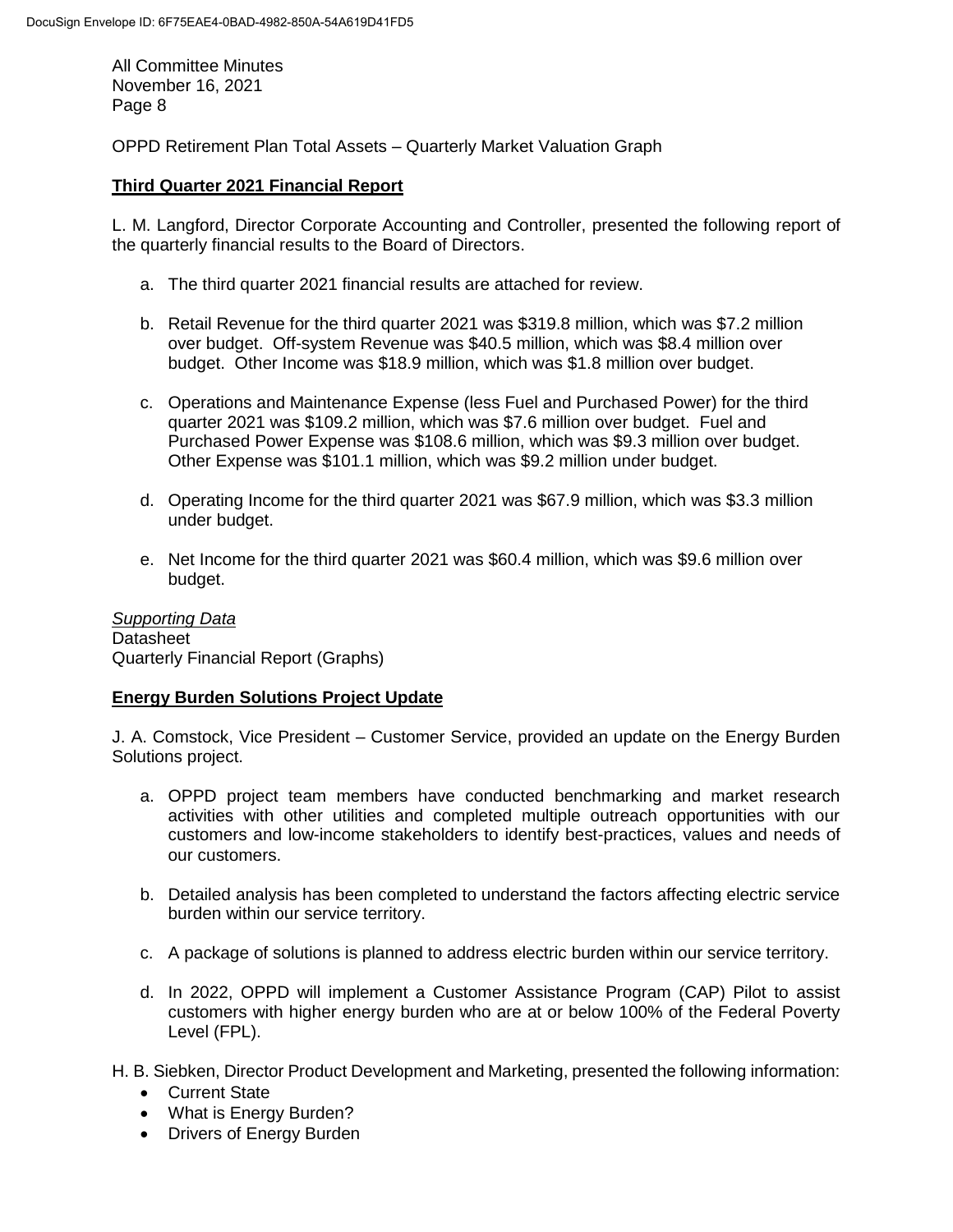- Problem Statement and Goals
- Research and Outreach

K. W. Hoyle, Manager Product Development and Operations, presented the following information:

- Energy Burden Data Analysis
- Energy Burden Analysis
- Key Findings Across Service Territory
- Electric Energy Burden Gap
- Coverage of the Electric Energy Burden Gap with Current Assistance Programs
- Recommendation
- Energy Burden Solutions Recommendations
- 2022 Plan and Approach
- Customer Assistance Program (CAP) Pilot
- CAP Pilot Value Proposition
- Next Steps

The Board and management team discussed various aspects of the CAP pilot, including: (i) the relevant legal standards; (ii) comparisons to LIHEAP; (iii) number of households at 200% and 100% of the federal poverty level; and (iv) strategies to reduce barriers for customers to apply for the CAP or recertify income.

*Supporting Data* **Datasheet Presentation** 

The Board took a break for lunch at 11:50 a.m. and reconvened at 12:20 p.m.

#### **Preliminary 2022 Corporate Operating Plan**

J. W. Thurber, Director Treasury and Financial Operations and Interim Chief Financial Officer, presented the Preliminary 2022 Corporate Operating Plan, incorporating elements of the District's projected operations, capital expenditures, and fuel needs for the year.

- a. The Preliminary Corporate Operating Plan includes an average retail rate increase across customer classes of 2.5%. No change in the Fuel and Purchased Power Adjustment factor (FPPA) is required for 2022. The FPPA formula will be updated in 2022 to include Off-System Sales.
	- The current Fuel and Purchased Power base rate is 2.095 cents per kWh.
	- Due to including Off-System Sales in the FPPA formula, management will propose to change the base rate to 1.606 cents per kWh and leave the current FPPA factor unchanged.
	- The net result of the action is that retail customers will see no overall rate change relative to FPPA, due to the base rate formula change and the retention of the current FPPA factor of 0.186 cents per kWh.
- b. Total energy sales are budgeted to be 17,298 GWh which represents a 7.0% increase from the projected 2021 sales amount.
	- Retail sales are budgeted to be 12,150 GWh which represents a 5.5% increase from the projected 2021 amount.
	- Wholesale sales, excluding Nebraska City Station Unit 2 (NC2) participation sales, are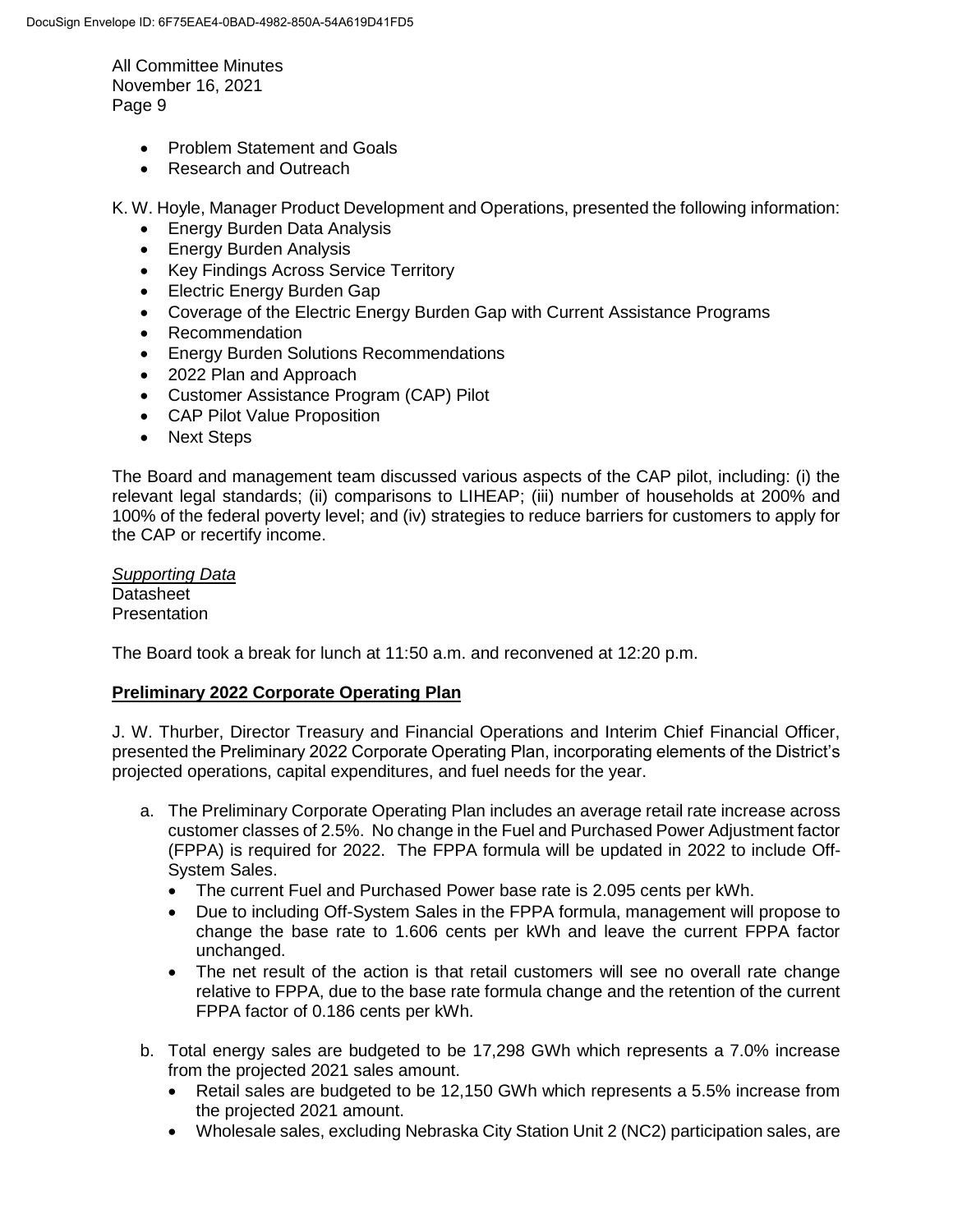> budgeted to be 2,831 GWh which represents a 26.1% increase from the projected 2021 amount.

- $\circ$  NC2 participation sales for 2022 are budgeted to be 2,317 GWh, a 3.7% decrease from the projected 2021 amount.
- c. Total operating revenues are budgeted to be \$1,248.3 million. Total budgeted operating revenues are 16.0% lower than 2021 projections.
	- Retail revenues, including FPPA, estimated rate increase and unbilled sales, are budgeted to be \$1,078.4 million, which is an increase of \$34.3 million above the 2021 projection.
	- Wholesale revenues, excluding NC2 participation revenues, are budgeted to be \$72.8 million, which is 70.3% lower than 2021 projected revenues.
		- $\circ$  NC2 participation revenues for 2022 are budgeted to be \$59.6 million, a 9.0% decrease from the projected 2021 amount.
- d. Total operations and maintenance expenditures are budgeted to be \$803.4 million. Total operations and maintenance expenditures are \$270.3 million or 25.2% lower than the 2021 projected amount.
	- Operations and maintenance expenditures (excluding fuel and purchased power) are estimated to be \$426.7 million, which is \$53.1 million or 11.1% lower than the amount projected for 2021.
	- Fuel expenses are budgeted to be \$148.2 million which is \$57.8 million or 28.1% lower than the amount projected for 2021.
	- Purchased power expenses are budgeted to be \$228.5 million which is \$159.3 million or 41.1% lower than the amount projected for 2021. The purchased power expenses include 972 megawatts of wind capability, as well as 5 megawatts of Fort Calhoun Community Solar capability, to support the District's renewable energy goal.
- e. Capital expenditures are budgeted at \$670.0 million for 2022 compared to \$387.0 million projected for 2021.

The 2022 capital expenditure plan provides for expansion and improvements to the existing production, transmission and distribution systems. Expenditures by classification include both approved and pending capital projects. Actual expenditures by classification will vary based on final project designs, corporate priorities, and pending project approvals.

| <b>Production Plant</b>          | \$418.1 million |
|----------------------------------|-----------------|
| Transmission and Distribution    | 178.5 million   |
| General Plant, Removal & Salvage | 73.4 million    |
| <b>TOTAL</b>                     | \$670.0 million |

- f. In 2022, additional funding for Nuclear Decommissioning is budgeted at \$138.9 million.
- g. Net income for 2022 is budgeted to be \$62.6 million compared to \$27.8 million projected for 2021.
- h. The 2022 Corporate Operating Plan total expenditure amount equals \$1,821.3 million.
- i. Total debt service coverage is anticipated to be 2.0 times for 2022.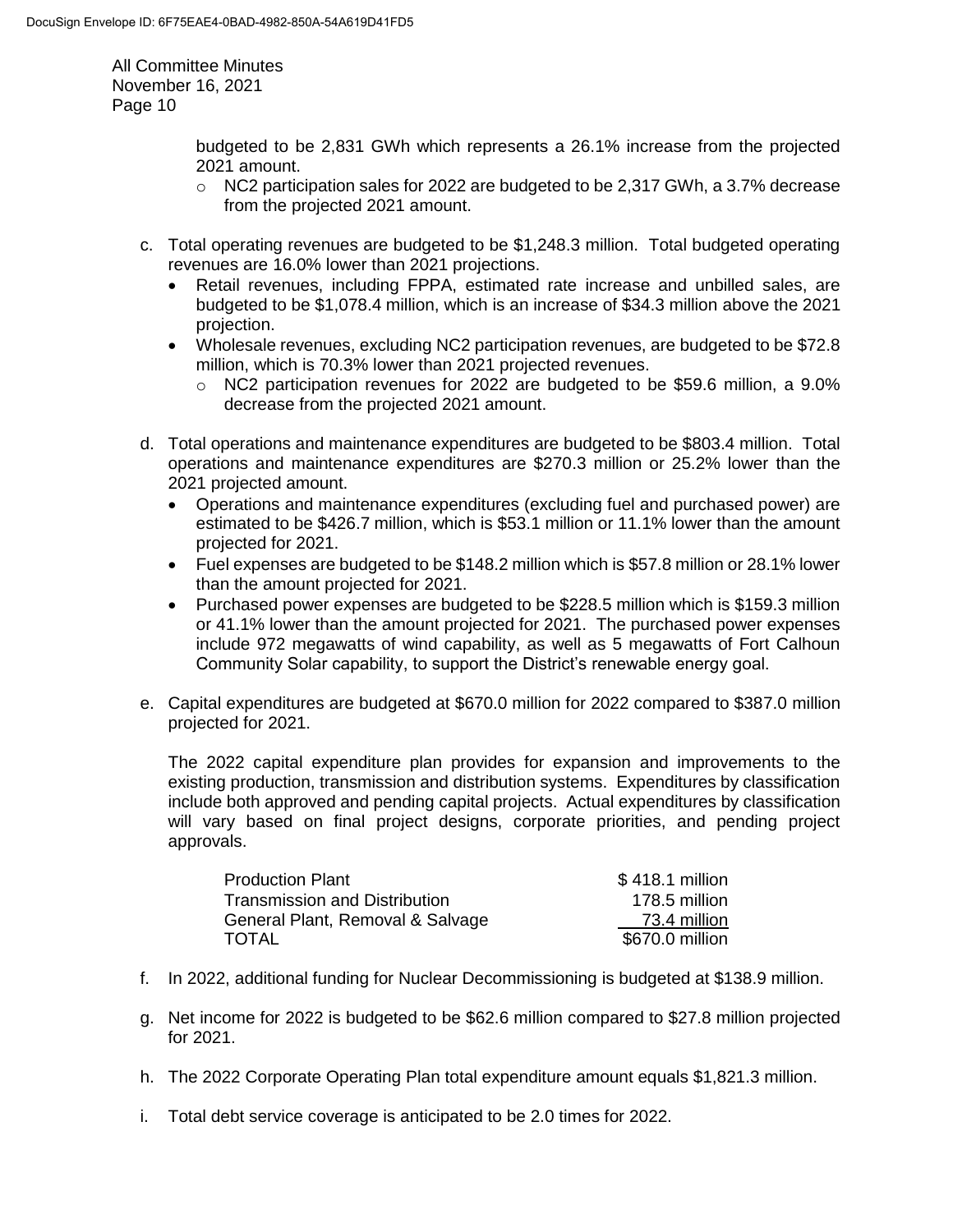Mr. Thurber presented the following information:

- Preliminary 2022 Corporate Operating Plan
- **•** Assumptions
- Rate Increase Drivers
- Retail Revenue
- Wholesale Revenue
- Other Electric Revenue
- Operations and Maintenance Expense
- Net Income
- Capital Expenditures
- Capital Expenditures Philosophy
- Long-Term Debt Financings
- Days Cash on Hand
- Debt Ratio
- Rate Stabilization Account Balances
- Decommissioning and Benefits Reserve Account (DBRA) Summary
- DBRA Analysis and Conclusion
- Retirement Fund Funded Ratio and Discount Rate
- DBRA Balances
- Coverage Ratios
- The Brattle Group Inc.
- Next Steps

E. M. Hoyle, Manager Pricing and Rates, presented the following:

- 2022 Rate Case Update
- Rate Making Overview
- Cost of Service Study
- 2022 Rate Changes Proposed Percent Increase by Customer Class
- 2022 Rate Changes Other Rate Items
- Fuel and Purchase Power Adjustment

The Board and management team discussed various issues related to the preliminary 2022 Corporate Operating Plan and proposed rate increase. The preliminary Corporate Operating Plan will be uploaded to oppd.com for customers to review. A summary of changes between the preliminary and final Corporate Operating Plan will be presented at the December 14 All Committees meeting and will be scheduled for Board approval at the December 16, 2021 Board meeting.

## *Supporting Data*

**Datasheet** 2022 Preliminary Corporate Operating Plan Letter from The Brattle Group – Financial Review Letter from The Brattle Group – Rates Review **Presentation** 

The Board took a break at 2:05 p.m. and reconvened at 2:15 p.m.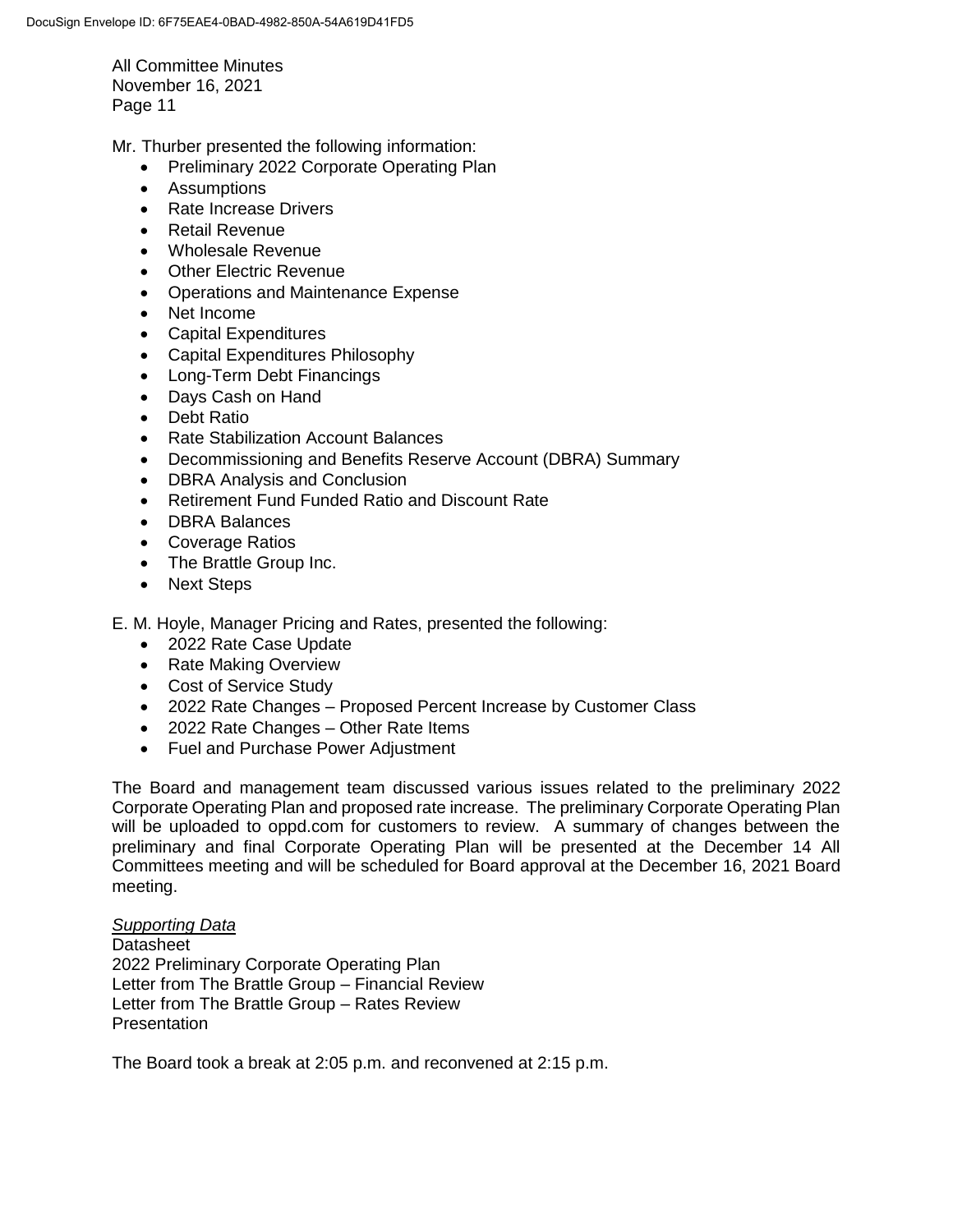## *Committee Agenda Item 7: System Management & Nuclear Oversight Committee*

### **System Management & Nuclear Oversight Committee Chair Report**

Director Williams reported the System Committee met on November 3, 2021 via Webex videoconference. A copy of the agenda for that meeting was made available in the All Committee meeting materials for the Board to review. The Committee discussed: (i) LED streetlight conversion update; (ii) solar procurement status update; (iii) energy modeling results; (iv) confirmation of System Committee items on the Board Work Plan; and (v) summary of committee direction.

# *Supporting Data*

Agenda

### **Nuclear Oversight Committee Report**

T. S. Uehling, Sr. Director FCS Decommissioning, reported the Nuclear Oversight Committee provides a regular oversight of items related to the Fort Calhoun Station (FCS) nuclear plant. In addition to safe and secure dry cask storage of fuel, the required Preventative Maintenance tasks and Surveillance Tests, the following major decommissioning activities were conducted:

- The reactor head and hold down ring have been removed from the vessel. The reactor cavity has been filled with water to allow the reactor vessel internal segmentation work to be conducted safely under water utilizing proven industry protocols.
- Construction of the containment waste structure has commenced. Upon completion of this temporary building, the containment lifting system will be installed.
- The Decommissioning Oversight Committee (DOC) conducted an assessment of decommissioning performance. The three member DOC team expressed confidence in continued progress, as well as offering recommendations to further increase performance. Members of the Executive Leadership Team and Board of Directors participated in the assessment.

*Supporting Data* **Datasheet** 

#### *Committee Agenda Item 8: Public Information Committee*

#### **Public Information Committee Chair Report**

Director Mollhoff reported the Public Information Committee met on November 9, 2021 via Webex videoconference. A copy of the agenda for that meeting was made available in the All Committee meeting materials for the Board to review. The Committee discussed: (i) 2022 preliminary Corporate Operating Plan (COP); energy burden solutions project update; (iii) legislative and regulatory update; (iv) SD-11: Economic Development Monitoring Report; (v) confirmation of Public Information Committee items on the Board Work Plan; and (vi) summary of committee direction.

*Supporting Data* Agenda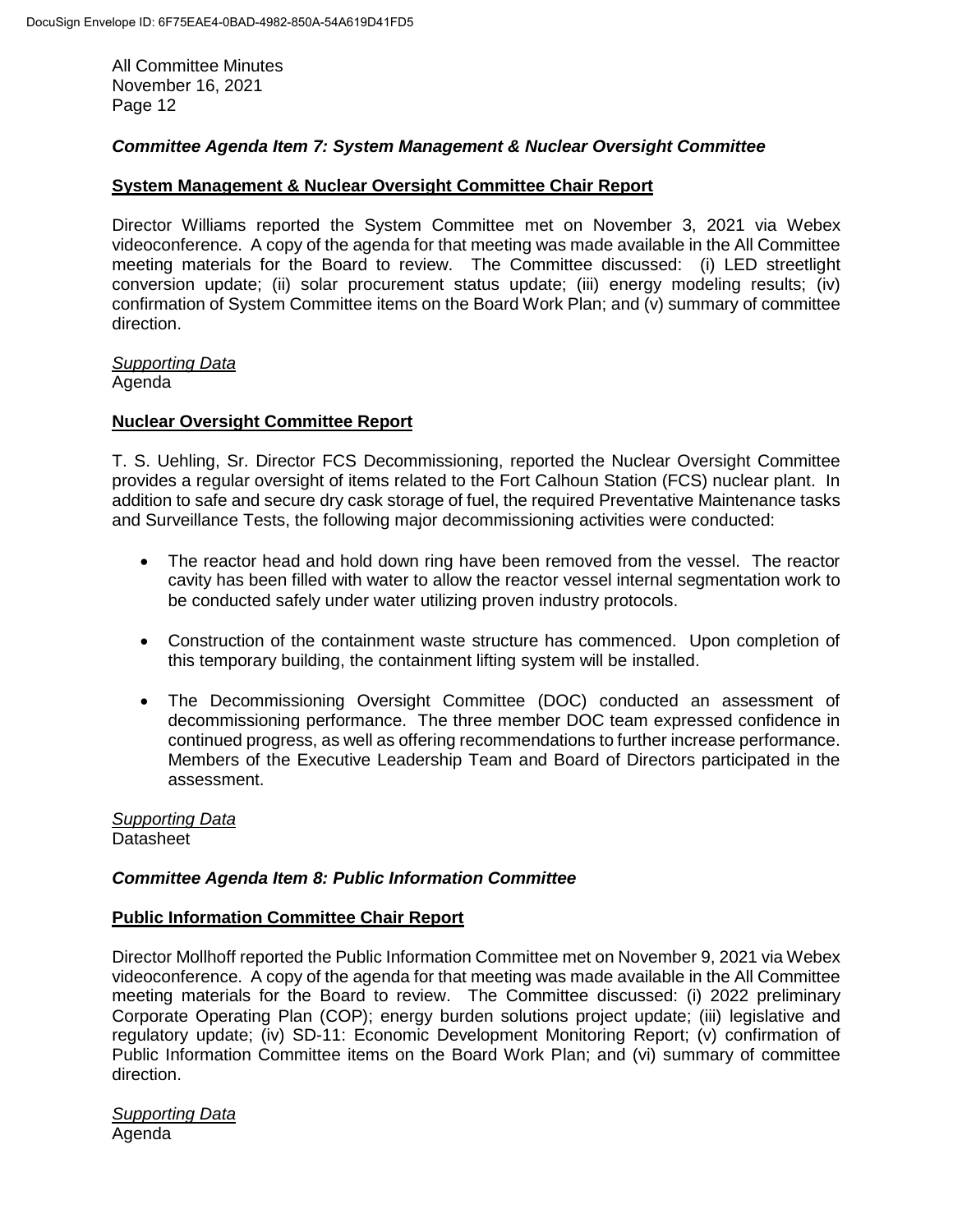## **Legislative and Regulatory Update**

L. A. Olson, Vice President – Public Affairs, provided an update on 2021 state and federal legislative matters and regulatory matters.

- a. Nebraska's 107th Legislature began on January 6, 2021 and ended on May 27, 2021.
- b. The Special Session of the Nebraska Legislature for redistricting began on September 13, 2021 and ended on September 30, 2021.
- c. The 117<sup>th</sup> Congress began on January 3, 2021 and is expected to end January 3, 2023.

Ms. Olson presented the following:

- State Legislative Update
	- o Interim Study Hearings
- S. A. Voyles, Government Relations Manager, presented the following:
	- Federal Legislative Update
		- o Federal Update
		- o Infrastructure Investment and Jobs Act (IIJA) Overview
		- o IIJA Nebraska Breakdowns
		- o Build Back better Package Update Energy Focus

The Board and management team discussed a variety of issues throughout the presentation.

*Supporting Data* **Datasheet** Government Affairs and Energy Regulation Update Presentation

#### **SD-11: Economic Development Monitoring Report**

L. A. Olson, Vice President – Public Affairs, presented the following information to ensure full Board review, discussion and acceptance of SD-11: Economic Development Monitoring Report.

- a. The first set of Board policies was approved by the Board on July 16, 2015. A second set of Board policies was approved by the Board on October 15, 2015.
- b. Each policy was evaluated and assigned to the appropriate Board Committee for oversight of the monitoring process.
- c. The Public Information Committee is responsible for evaluating Board Policy SD-11: Economic Development.
- d. The Public Information Committee has reviewed the SD-11: Economic Development Monitoring Report, as outlined on Exhibit A, and is recommending that OPPD be found to be sufficiently in compliance with the policy as stated.

Ms. Olson presented the following:

• SD-11: Economic Development Policy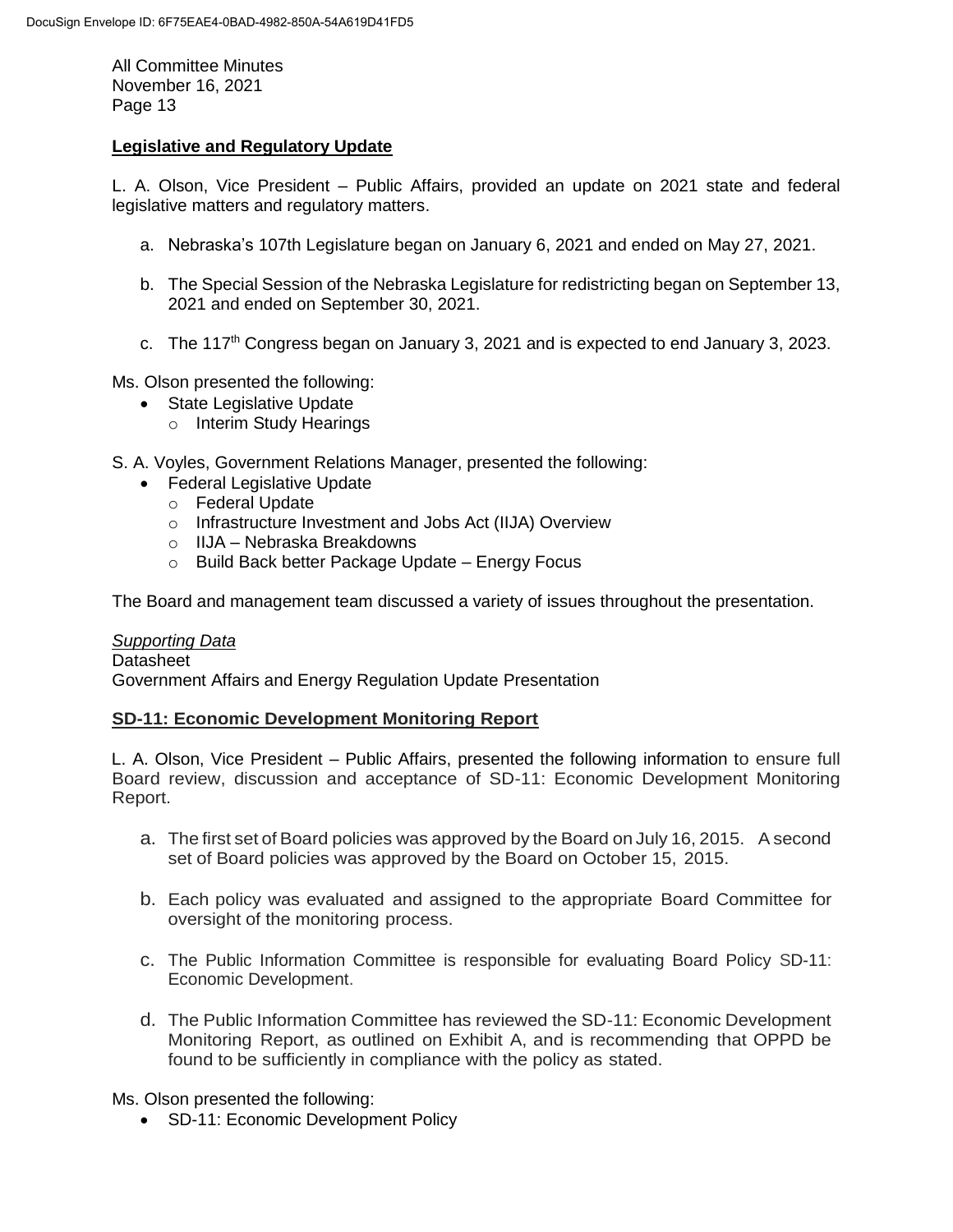- What we did this year
- What our work entails
- How we work with the business community and across OPPD teams
- Sample of business expansion and attraction in the past year
- 2021 Key Outcomes
- 2021 Projects
- Retaining partnerships
- New business expansion and attraction projects in 2021
- Site development wins 2021
- Redevelopment focus
- Power with Purpose and economic development
- Small business support and partnerships
- Community relationships and support
- Local leadership
- Leadership outcomes
- Innovative rates and consistent affordability
- Promoting innovation and maintaining rate affordability
- Innovative marketing
- Industries we target
- How we brought our 2021 marketing plans to life
- 2021 leading by example
- 2021 benchmarking
- Top 20 utilities
- Services mapping
- Outcome: Driving growth, providing value
- End summary: objectives and outcomes
- Takeaways
- Why our work is so important
- Recommendation

The Public Information Committee recommended Board approval of the 2021 SD-11: Economic Development Monitoring Report. The Board was scheduled to vote on this matter at the Thursday, November 18, 2021 meeting.

*Supporting Data* Datasheet Exhibit A – Monitoring Report **Resolution** 

#### *Committee Agenda Item 9: Other Business*

#### **Confirmation of Board Meeting Agenda**

The Board members reviewed and confirmed the agenda for the Board meeting on Thursday, November 18, 2021, which will be conducted in person at the Omaha Douglas Civic Center at 5:00 p.m.